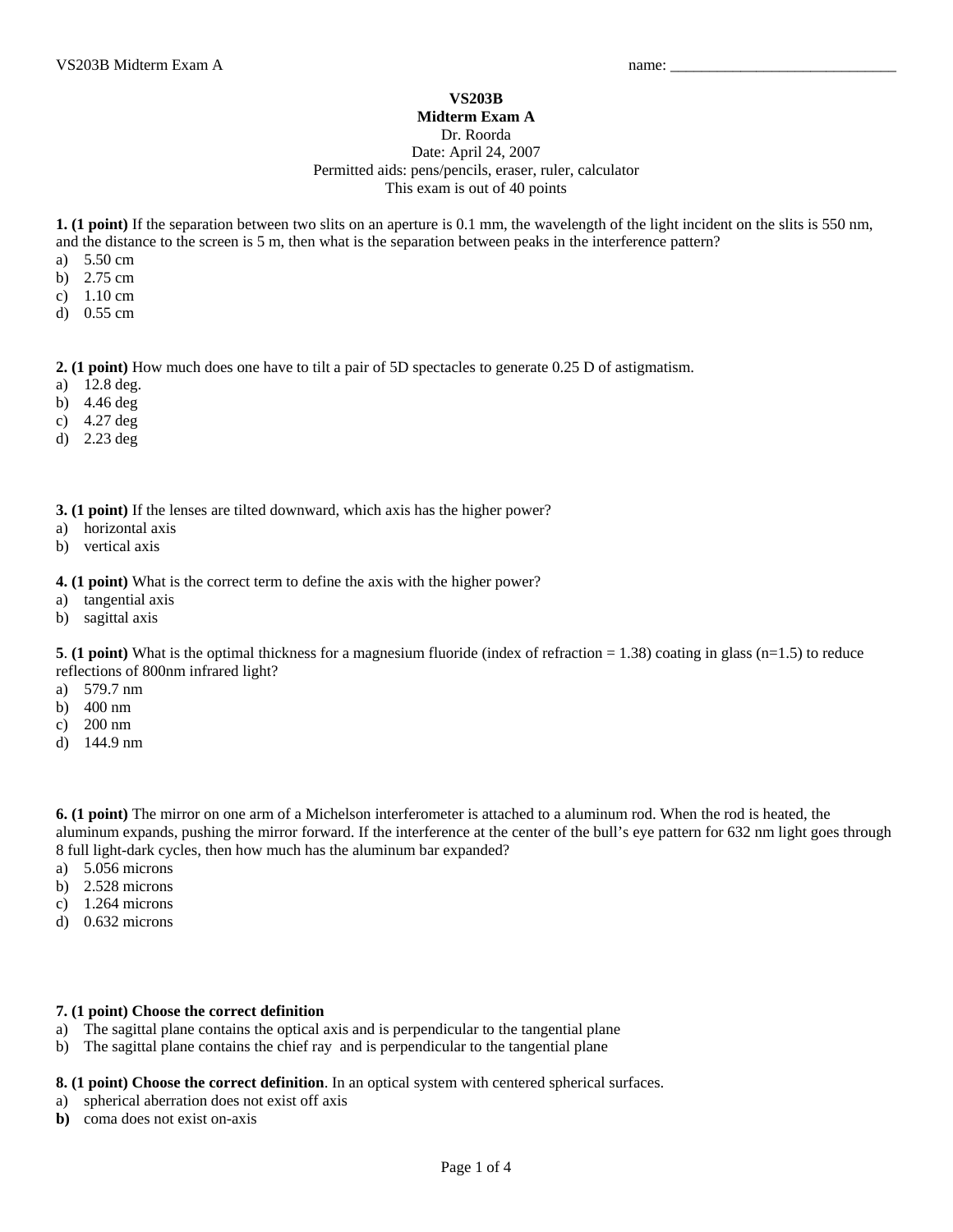## **Problems**

**9. (6 points total)** Consider two mutually coherent waves of wavelength 600 nm and each with an amplitude of 5 units. The intensity of the two waves combined is 15 units.

a) **(3 points)** What is the phase difference between the two waves in radians?

b) **(2 points)** What is the phase difference between the two waves in meters?

c) **(1 point)** What phase difference in degrees would be required to make the resultant intensity 0?

**10. (6 points total)** You want to construct a coating that minimizes reflection of 600 nm light from a glass of index 1.5, but you only have a coating material with an index of refraction of 1.7.

**a) (2 points)** What thickness do you make the coating?

**b) (4 points)** What is the percentage of reflected intensity of the surface for 600 nm light?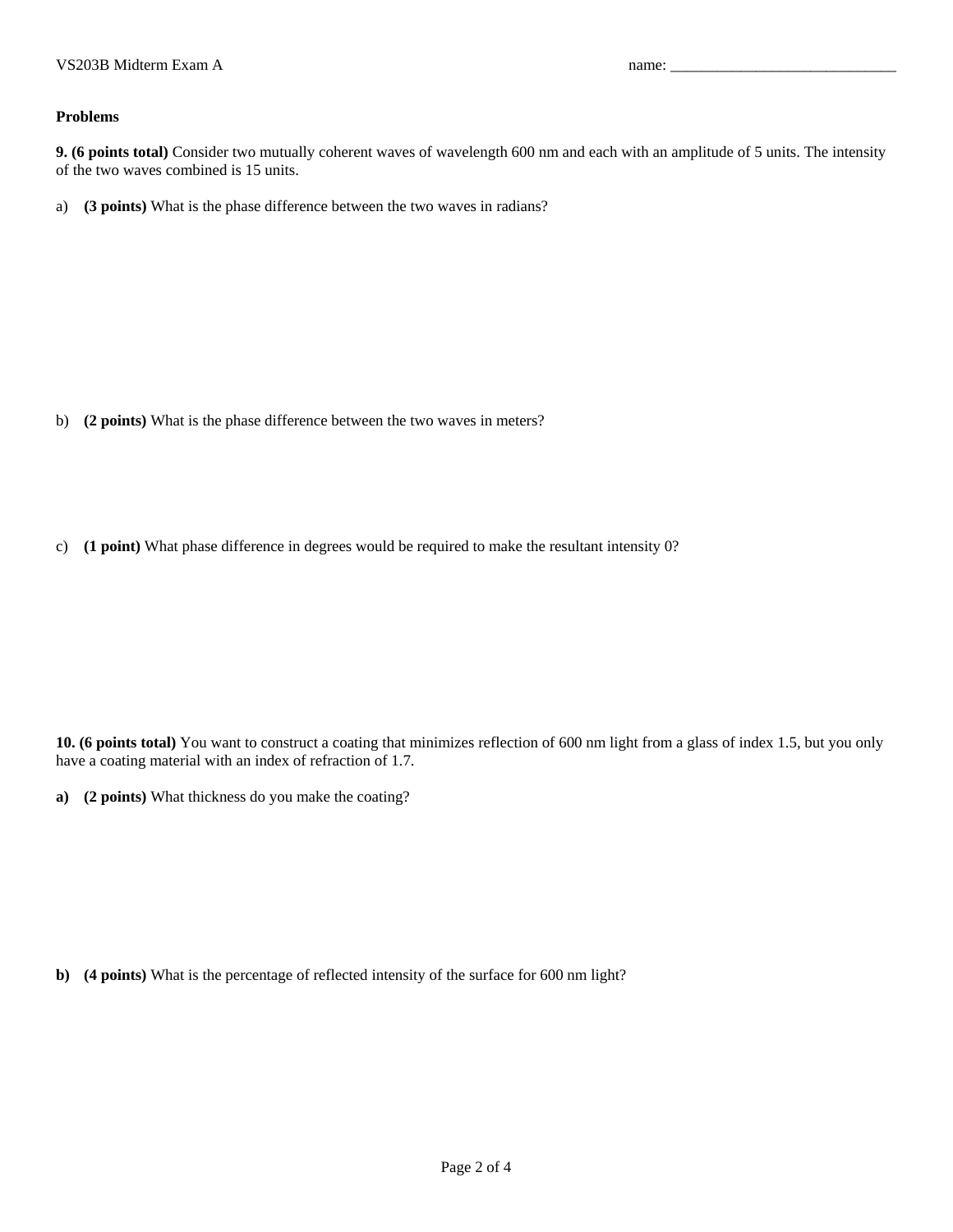**11. (16 points total)** Consider a reduced eye, 25 mm axial length with a single refracting surface and a nominal index of refraction for the 589 nm (D line) of 1.5. Yellow orange light at 589 nm light is properly focused onto the retina. Blue light at 486 nm (F-line) focuses at 24.5 mm and red light at 656 focuses at 25.2 mm.

- **a) (2 points)** What is the nominal power of the eye?
- **b) (2 points)** What is the radius of curvature (in mm) of the refracting surface?
- **c)** (2 points) What is the index of refraction for blue light? (hint: use the equation  $\frac{n'}{n} = \frac{n'-1}{n}$ *f r*  $\frac{n'}{n} = \frac{n' \frac{1}{r} = \frac{1}{r}$

- **d) (2 points)** What is the power of the eye for blue light?
- **e) (2 points)** What is the index of refraction for red light? (see above hint from part c)
- **f) (2 points)** What is the power of the eye for red light?
- **g) (2 points)** What is the chromatic aberration of the eye?
- **h) (2 points)** What is the refractive efficiency of the reduced eye media?